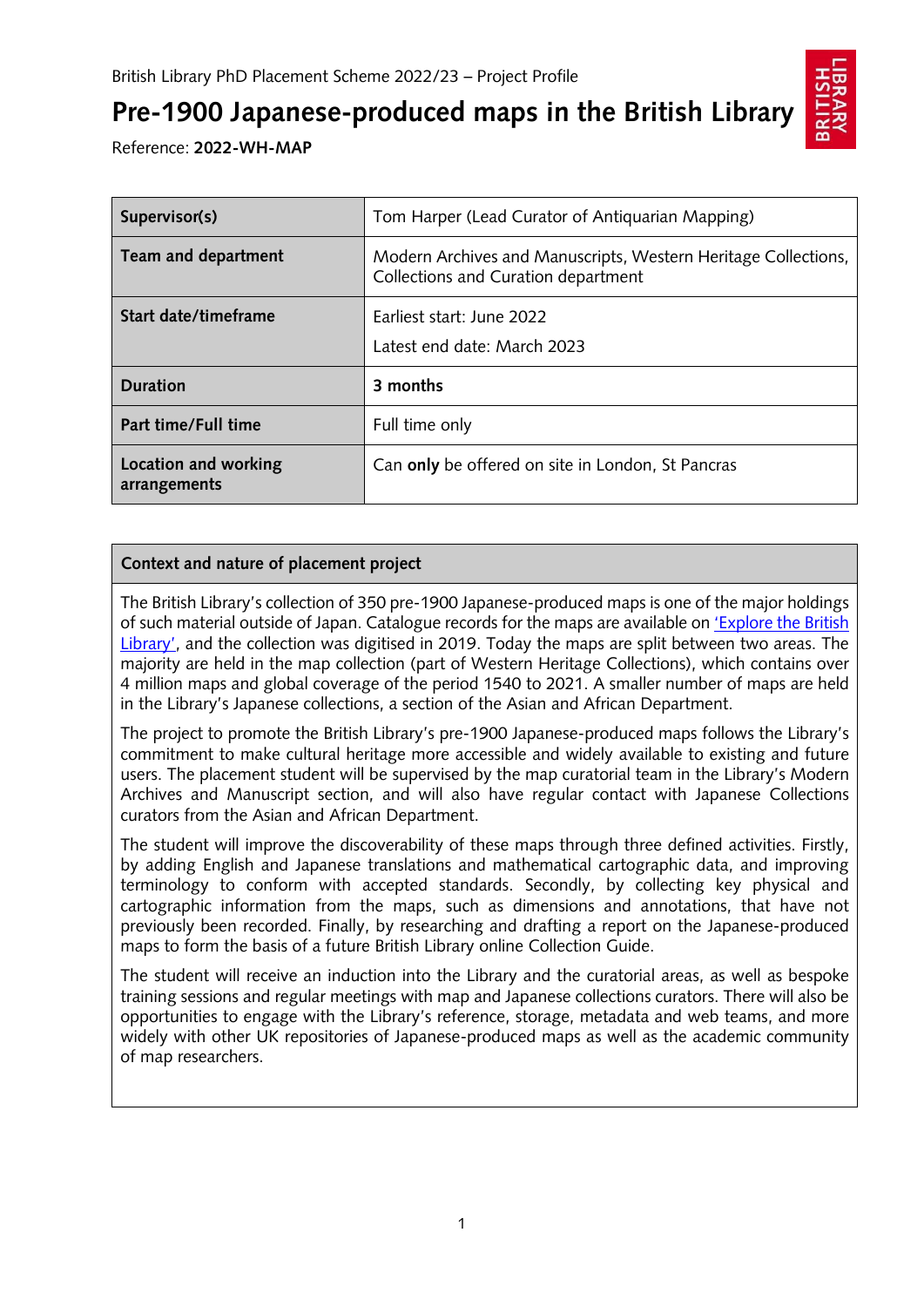#### **Tasks and outcomes**

The primary focus of this placement will be to improve the cataloguing metadata for the Japaneseproduced maps, which will in turn improve their discoverability on 'Explore the British Library' and beyond.

Typical tasks will include:

- Adding original Japanese language titles and Japanese-English translations for the maps to an Excel spreadsheet.
- Assessing existing terminology used for the maps and making changes where appropriate.
- Using [Bounding Box](https://boundingbox.klokantech.com/) and other online tools to capture each map's geographical coordinates;
- Examining the maps and recording information not previously captured (such as dimensions or annotations) on a spreadsheet.
- Researching and drafting a report on the maps to form the basis of a future British Library online Collection Guide.

Optional tasks, depending on the student's areas of interest, may include:

- Conducting some archival research on the history and acquisition of the maps.
- Working with the reference team in the Maps Reading Room to assess the open-access resources for Japanese maps.
- Working with the digital images of the collection.

The main outcomes envisaged for this placement are:

- More concise and discoverable cataloguing of the Library's Japanese-produced maps.
- An internal report on the maps to form the basis for an online Collection Guide.
- At least one post for the Library's [Maps and views](https://blogs.bl.uk/magnificentmaps/?_ga=2.185639277.538403607.1639382726-1925062719.1582022382&_gac=1.192521816.1638813375.CjwKCAiAhreNBhAYEiwAFGGKPCLtmqawmT7zn12ruZjyBdFYaCPIkTZhzX7Nzp5_vIjx44U_VRY5cRoCcNUQAvD_BwE) blog and/or [Asian and African studies](https://blogs.bl.uk/asian-and-african/?_ga=2.56593903.538403607.1639382726-1925062719.1582022382&_gac=1.186705626.1638813375.CjwKCAiAhreNBhAYEiwAFGGKPCLtmqawmT7zn12ruZjyBdFYaCPIkTZhzX7Nzp5_vIjx44U_VRY5cRoCcNUQAvD_BwE) [blog](https://blogs.bl.uk/asian-and-african/?_ga=2.56593903.538403607.1639382726-1925062719.1582022382&_gac=1.186705626.1638813375.CjwKCAiAhreNBhAYEiwAFGGKPCLtmqawmT7zn12ruZjyBdFYaCPIkTZhzX7Nzp5_vIjx44U_VRY5cRoCcNUQAvD_BwE)**.**

### **Training and development opportunities**

PhD placement students are welcome to access a wide range of workshops, talks and training available at the Library. Supervisors will offer advice on which opportunities may be of particular relevance. Depending on availability, these wider training opportunities may include, for example, the Digital Scholarship Training Programme, Cultural Property Training, Research Roundtables, Business & IP Centre workshops and staff talks.

In addition, this particular PhD placement will provide:

- Access and handling of early cartographic materials in a research library setting.
- Training in systems and processes used for maps, including cataloguing, geospatial data creation and the automated ordering system.
- An opportunity to develop written content for the British Library's website.
- Other development opportunities gained through close working with Modern Archives and Asian & African curatorial areas.